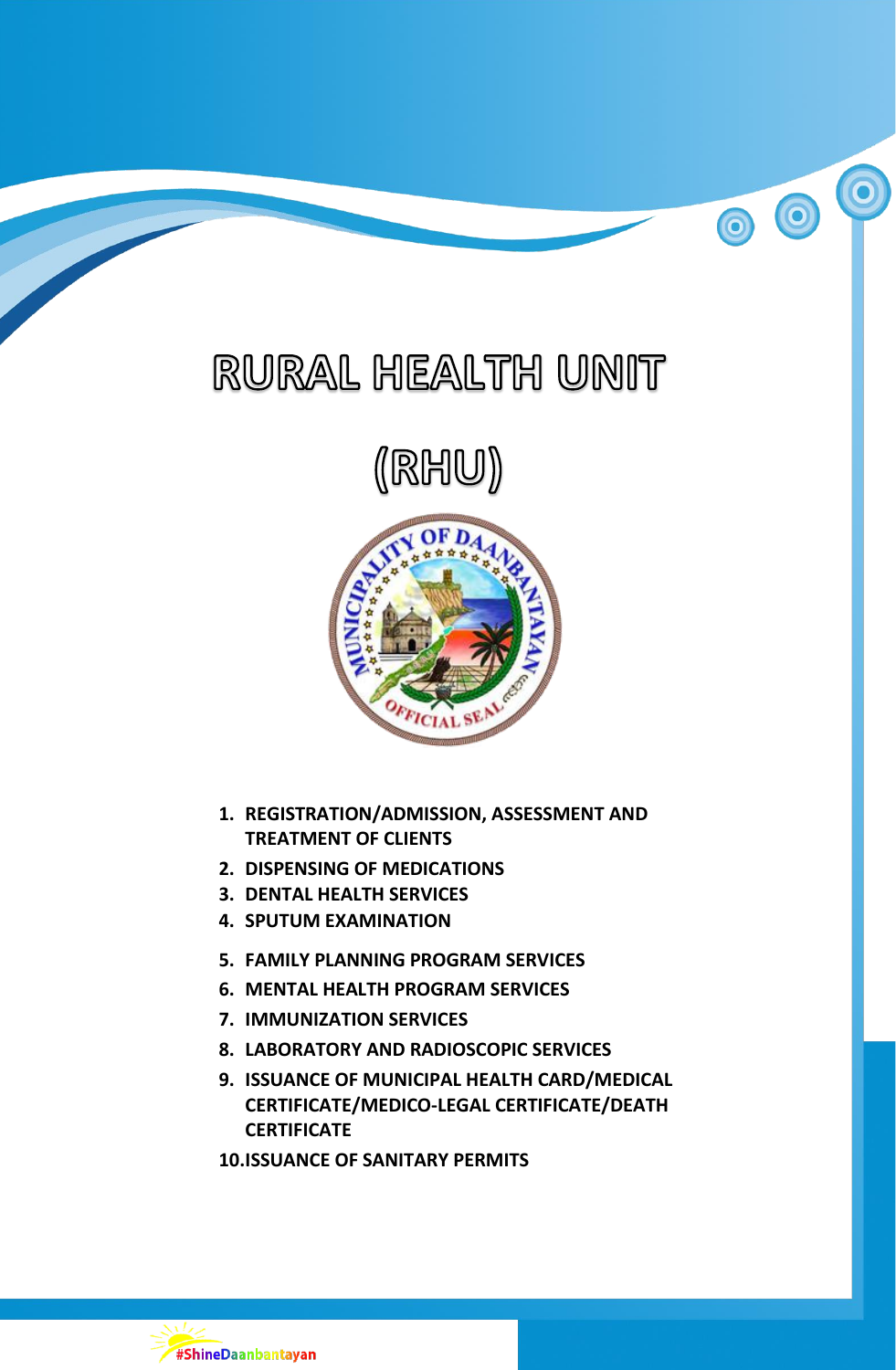

# **A. REGISTRATION/ADMISSION, ASSESSMENT AND TREATMENT OF CLIENTS**

## **Service Information**

This service caters to the primary health needs of our constituents. It includes consultation, diagnosis and giving of appropriate medical services.

Medical services such as minor surgeries as well as dental services are available at the Rural Health Unit (RHU) to any person or individual who needs assistance.

| <b>Office or Division</b>                                                                                            |                                                                                                                                                                                                                                                                                                                                                                                           | RURAL HEALTH UNIT/BARANGAY HEALTH STATION |                                  |                                                                                                                                                                                                                                                                                                   |  |  |  |
|----------------------------------------------------------------------------------------------------------------------|-------------------------------------------------------------------------------------------------------------------------------------------------------------------------------------------------------------------------------------------------------------------------------------------------------------------------------------------------------------------------------------------|-------------------------------------------|----------------------------------|---------------------------------------------------------------------------------------------------------------------------------------------------------------------------------------------------------------------------------------------------------------------------------------------------|--|--|--|
| <b>Classification</b>                                                                                                | Simple                                                                                                                                                                                                                                                                                                                                                                                    |                                           |                                  |                                                                                                                                                                                                                                                                                                   |  |  |  |
| <b>Type of Transaction</b>                                                                                           | G2C - Government to Citizen                                                                                                                                                                                                                                                                                                                                                               |                                           |                                  |                                                                                                                                                                                                                                                                                                   |  |  |  |
| Who may avail                                                                                                        | All                                                                                                                                                                                                                                                                                                                                                                                       |                                           |                                  |                                                                                                                                                                                                                                                                                                   |  |  |  |
| <b>CHECKLIST OF REQUIREMENTS</b>                                                                                     |                                                                                                                                                                                                                                                                                                                                                                                           | <b>WHERE TO SECURE</b>                    |                                  |                                                                                                                                                                                                                                                                                                   |  |  |  |
| None                                                                                                                 |                                                                                                                                                                                                                                                                                                                                                                                           |                                           |                                  |                                                                                                                                                                                                                                                                                                   |  |  |  |
| <b>CLIENTS STEPS</b>                                                                                                 | <b>AGENCY ACTIONS</b>                                                                                                                                                                                                                                                                                                                                                                     | <b>FEES TO BE</b><br><b>PAID</b>          | <b>PROCESSING</b><br><b>TIME</b> | <b>PERSON RESPONSIBLE</b>                                                                                                                                                                                                                                                                         |  |  |  |
| 1. Visit the nearest Rural<br>Health Unit or<br>Barangay Health<br>Station and approach<br>on-duty RHU/BHS<br>Staff. | Admit client for Outpatient<br>(OPD) Check-up.<br>Prepare patient record for<br>new clients.<br>*Retrieve patient record for<br>old clients.<br>Assess client's vital health<br>data (BP, Temperature, Pulse<br>and Respiratory Rate).<br>Refer to on-duty<br>Nurse/Midwife.                                                                                                              | None                                      | 10 minutes                       | Mrs. Nancy N. Rodrigo<br>Job Order<br>On-duty Rural Health Unit<br>Midwife<br>Mrs. Charissa M. Diamos, RN<br>Public Health Nurse (PHN) -<br>RHU I<br>Mrs. Flora C. Cuyos, RN<br>Public Health Nurse (PHN) -<br>RHU II<br>Mrs. Queenie Marie Berioso, RN<br>Public Health Nurse (PHN) -<br>RHU III |  |  |  |
| 2. Approach on-duty<br>Nurse/Midwife.                                                                                | Perform physical<br>examination on client.<br>Record client's chief<br>complaint and clinical<br>history.<br>Manage program-based<br>cases (Provide first-aid<br>treatment to emergency<br>cases).<br>Refer to on-duty Rural<br>Health Physician for further<br>medical management<br>(Provide two-way referral<br>slip for client referrals<br>coming from Barangay<br>Health Stations). | None                                      | 10 minutes                       | On-duty Rural Health Unit<br>Midwife<br>Mrs. Charissa M. Diamos, RN<br>Public Health Nurse (PHN) -<br>RHU <sub>I</sub><br>Mrs. Flora C. Cuyos, RN<br>Public Health Nurse (PHN) -<br><b>RHU II</b><br>Mrs. Queenie Marie Berioso, RN<br>Public Health Nurse (PHN) -<br>RHU III                     |  |  |  |
| 3. Approach on-duty<br>Municipal Health Officer/<br>Rural Health Physician.                                          | Review client medical<br>record.<br>Provide medical advice and                                                                                                                                                                                                                                                                                                                            | None                                      | 15 minutes                       | Dr. Merle M. Visda<br>Municipal Health Officer<br>Dr. Nicomedes Jabel<br>Rural Health Physician/Medical                                                                                                                                                                                           |  |  |  |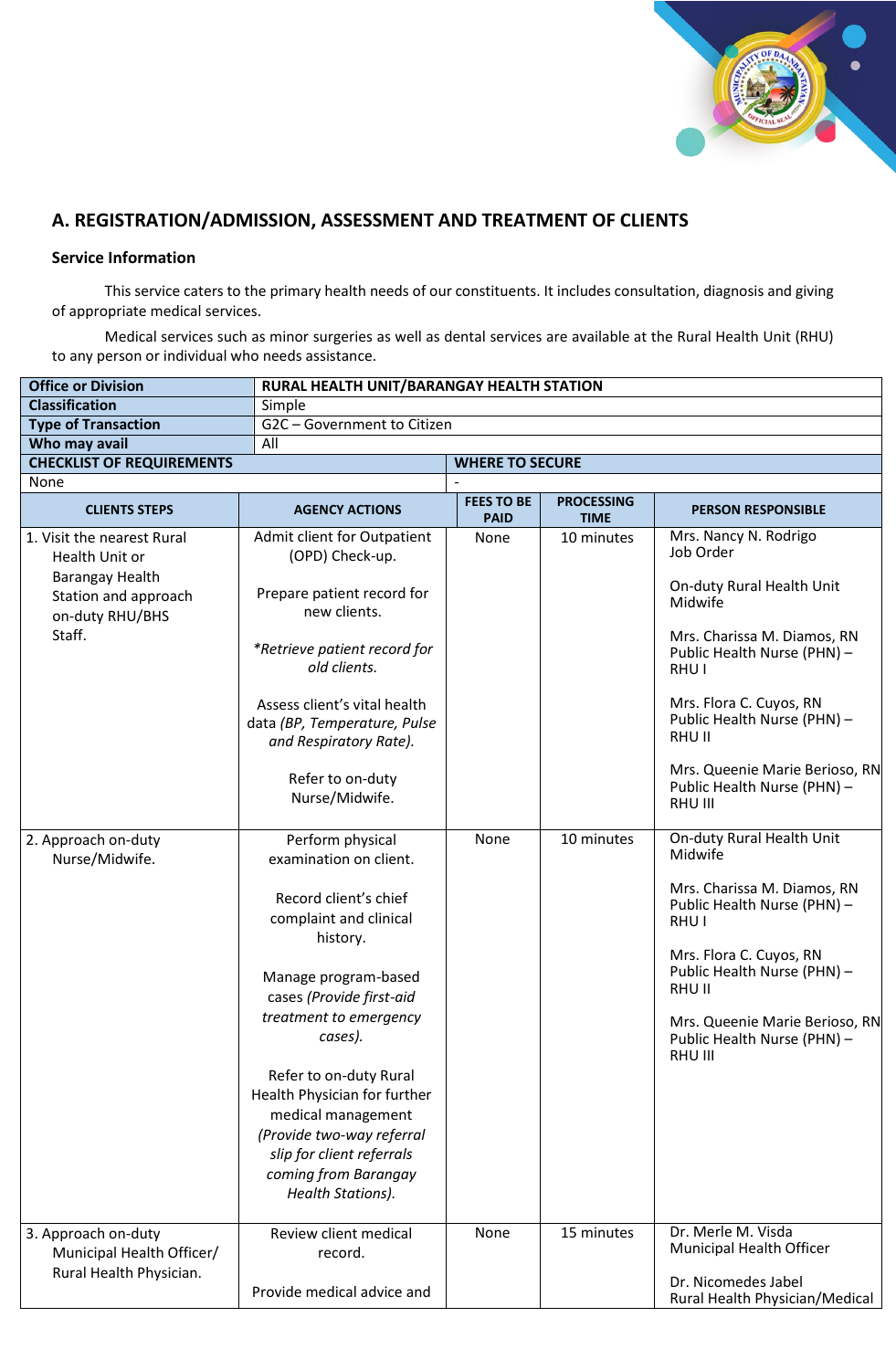

| treatment appropriate for<br>client needs.                                                 |            | Consultant |
|--------------------------------------------------------------------------------------------|------------|------------|
| *Physician may refer to<br>other medical institution for<br>further medical<br>management. |            |            |
| <b>TOTAL:</b>                                                                              | 35 minutes |            |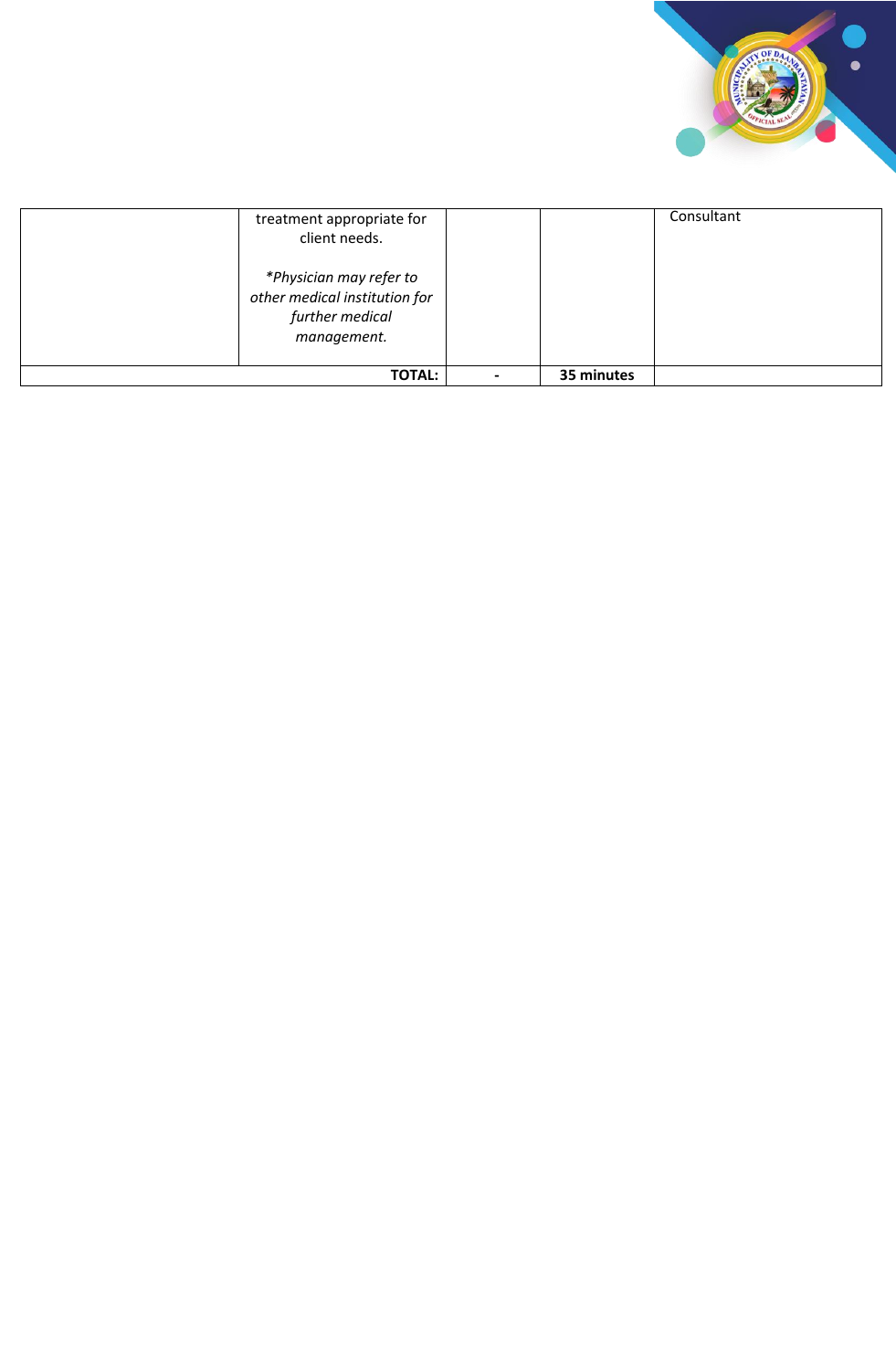

# **A.1. DISPENSING OF MEDICATIONS**

#### **Service Information**

This service caters to the primary health needs of our constituents. It includes provision of medication appropriate to the clients' medical needs.

| <b>Classification</b><br>Simple<br>G2C - Government to Citizen<br><b>Type of Transaction</b><br>Who may avail<br>All<br><b>CHECKLIST OF REQUIREMENTS</b><br><b>WHERE TO SECURE</b><br>Physician's prescription<br>Rural Health Unit/Barangay Health Station or other Medical<br>Institution<br><b>FEES TO BE</b><br><b>PROCESSING</b><br><b>AGENCY ACTIONS</b><br><b>CLIENTS STEPS</b><br><b>PERSON RESPONSIBLE</b><br><b>PAID</b><br><b>TIME</b><br>Mrs. Nancy N. Rodrigo<br>1. Visit the nearest<br>Review presented Physician's<br>None<br>10 minutes<br>Job Order<br>Prescription.<br><b>Rural Health</b><br>Unit or<br>Refer to on-duty Nurse/Midwife (for<br>Barangay<br>(for Barangay Health Stations)<br><b>Barangay Health Stations).</b><br><b>Health Station</b><br>and approach<br>On-duty Rural Health Unit<br>Provide health education regarding<br>Midwife<br>on-duty<br>medication precautions,<br>RHU/BHS Staff.<br>preparations and follow-up<br>Mrs. Charissa M. Diamos, RN<br>instructions.<br>Dispense medications according to<br>Mrs. Flora C. Cuyos, RN<br>physician's prescription.<br>Ш<br>Mrs. Queenie Marie Berioso, RN<br>Ш | <b>Office or Division</b> |               | RURAL HEALTH UNIT/BARANGAY HEALTH STATION |                   |                                                                                                                                         |  |  |
|----------------------------------------------------------------------------------------------------------------------------------------------------------------------------------------------------------------------------------------------------------------------------------------------------------------------------------------------------------------------------------------------------------------------------------------------------------------------------------------------------------------------------------------------------------------------------------------------------------------------------------------------------------------------------------------------------------------------------------------------------------------------------------------------------------------------------------------------------------------------------------------------------------------------------------------------------------------------------------------------------------------------------------------------------------------------------------------------------------------------------------------------------------|---------------------------|---------------|-------------------------------------------|-------------------|-----------------------------------------------------------------------------------------------------------------------------------------|--|--|
|                                                                                                                                                                                                                                                                                                                                                                                                                                                                                                                                                                                                                                                                                                                                                                                                                                                                                                                                                                                                                                                                                                                                                          |                           |               |                                           |                   |                                                                                                                                         |  |  |
|                                                                                                                                                                                                                                                                                                                                                                                                                                                                                                                                                                                                                                                                                                                                                                                                                                                                                                                                                                                                                                                                                                                                                          |                           |               |                                           |                   |                                                                                                                                         |  |  |
|                                                                                                                                                                                                                                                                                                                                                                                                                                                                                                                                                                                                                                                                                                                                                                                                                                                                                                                                                                                                                                                                                                                                                          |                           |               |                                           |                   |                                                                                                                                         |  |  |
|                                                                                                                                                                                                                                                                                                                                                                                                                                                                                                                                                                                                                                                                                                                                                                                                                                                                                                                                                                                                                                                                                                                                                          |                           |               |                                           |                   |                                                                                                                                         |  |  |
|                                                                                                                                                                                                                                                                                                                                                                                                                                                                                                                                                                                                                                                                                                                                                                                                                                                                                                                                                                                                                                                                                                                                                          |                           |               |                                           |                   |                                                                                                                                         |  |  |
|                                                                                                                                                                                                                                                                                                                                                                                                                                                                                                                                                                                                                                                                                                                                                                                                                                                                                                                                                                                                                                                                                                                                                          |                           |               |                                           |                   |                                                                                                                                         |  |  |
|                                                                                                                                                                                                                                                                                                                                                                                                                                                                                                                                                                                                                                                                                                                                                                                                                                                                                                                                                                                                                                                                                                                                                          |                           |               |                                           |                   |                                                                                                                                         |  |  |
|                                                                                                                                                                                                                                                                                                                                                                                                                                                                                                                                                                                                                                                                                                                                                                                                                                                                                                                                                                                                                                                                                                                                                          |                           |               |                                           |                   | On-duty Barangay Health Worker<br>Public Health Nurse (PHN) - RHU<br>Public Health Nurse (PHN) - RHU<br>Public Health Nurse (PHN) - RHU |  |  |
|                                                                                                                                                                                                                                                                                                                                                                                                                                                                                                                                                                                                                                                                                                                                                                                                                                                                                                                                                                                                                                                                                                                                                          |                           | <b>TOTAL:</b> |                                           | <b>10 Minutes</b> |                                                                                                                                         |  |  |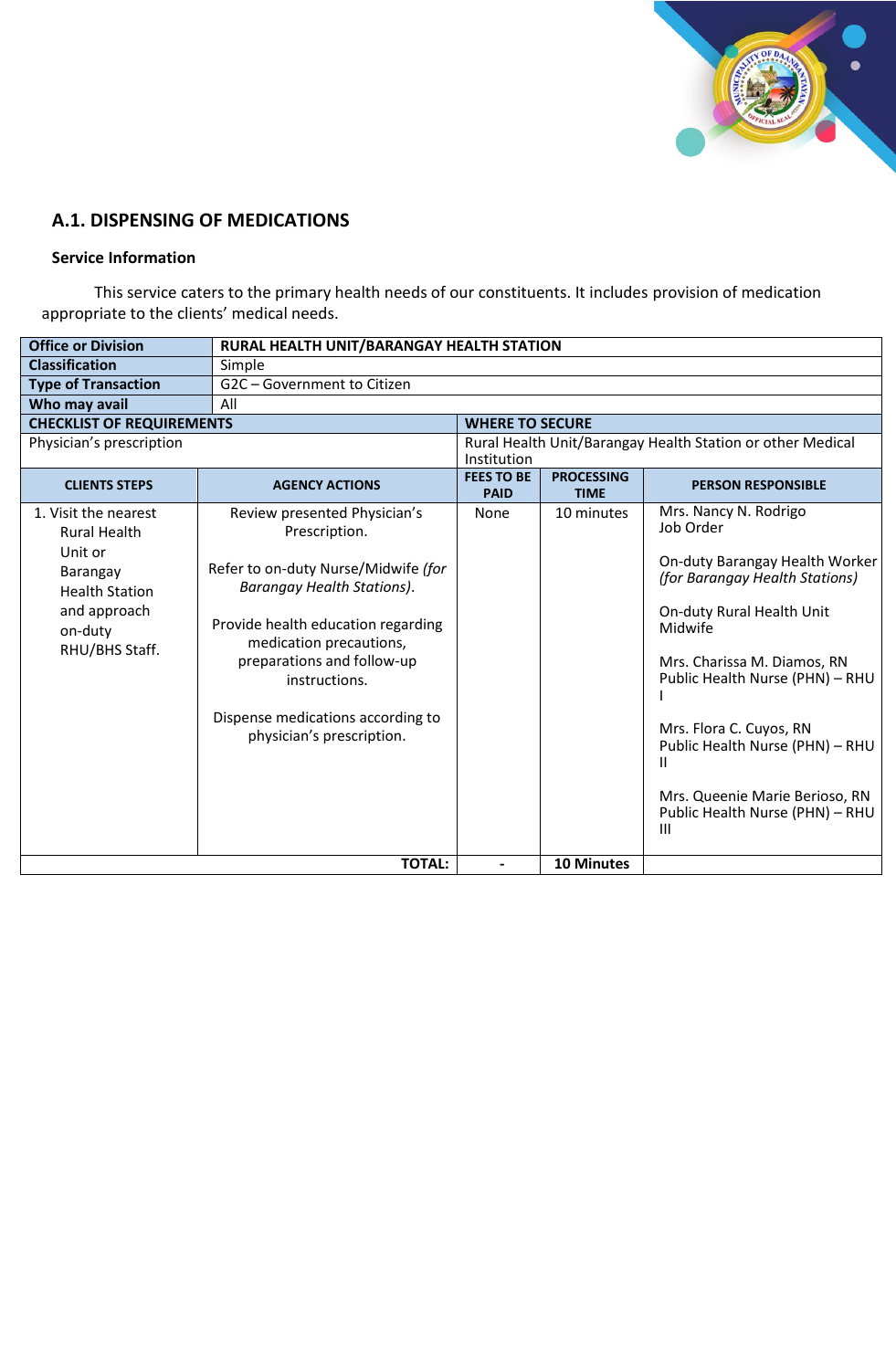

# **A.2. DENTAL HEALTH SERVICES**

#### **Service Information**

The health of the teeth, the mouth, and the surrounding craniofacial (skull and face) structures is central to a person's overall health and well-being.

The Rural Health Unit of Daanbantayan aims to prevent and control of oral and craniofacial diseases, conditions, and injuries, and improve access to preventive services and dental care.

| <b>Office or Division</b>                                                    | <b>RURAL HEALTH UNIT</b>                                                                                                                                                                                      |                                  |                        |                                                                               |  |
|------------------------------------------------------------------------------|---------------------------------------------------------------------------------------------------------------------------------------------------------------------------------------------------------------|----------------------------------|------------------------|-------------------------------------------------------------------------------|--|
| <b>Classification</b>                                                        | Simple                                                                                                                                                                                                        |                                  |                        |                                                                               |  |
| <b>Type of Transaction</b>                                                   | G2C - Government to Citizen                                                                                                                                                                                   |                                  |                        |                                                                               |  |
| Who may avail                                                                | All                                                                                                                                                                                                           |                                  |                        |                                                                               |  |
| <b>CHECKLIST OF REQUIREMENTS</b>                                             |                                                                                                                                                                                                               | <b>WHERE TO SECURE</b>           |                        |                                                                               |  |
| <b>COVID-19 Vaccination Card</b>                                             |                                                                                                                                                                                                               | vaccination.                     |                        | Any vaccination site where client obtained their COVID-19                     |  |
| cleaning/tooth extraction)                                                   | Mineral Water & Face Towel (for clients visiting for dental                                                                                                                                                   |                                  |                        |                                                                               |  |
| <b>CLIENTS STEPS</b>                                                         | <b>AGENCY ACTIONS</b>                                                                                                                                                                                         | <b>FEES TO BE</b><br><b>PAID</b> | <b>PROCESSING TIME</b> | <b>PERSON RESPONSIBLE</b>                                                     |  |
| 1. Visit the Rural<br><b>Health Unit and</b><br>approach RHU<br>Dental Aide. | Assess client's vital health data<br>(BP, Temperature, etc.).<br>Prepare dental record for new<br>clients.<br>Retrieve and review dental health<br>record (for old clients).<br><b>Refer to Rural Dentist</b> | None                             | 5 minutes              | Mrs. Geraldine Casinillo<br>Job Order<br>On-duty Rural Health Unit<br>Midwife |  |
| 2. Approach RHU<br>Dentist.                                                  | Review client dental health record.<br>Provide treatment appropriate for<br>client needs.                                                                                                                     | None                             | 30 minutes             | Dr. Alejandrina Ygot<br><b>Rural Dentist - RHU I</b>                          |  |
|                                                                              | <b>TOTAL:</b>                                                                                                                                                                                                 | $\blacksquare$                   | 35 minutes             |                                                                               |  |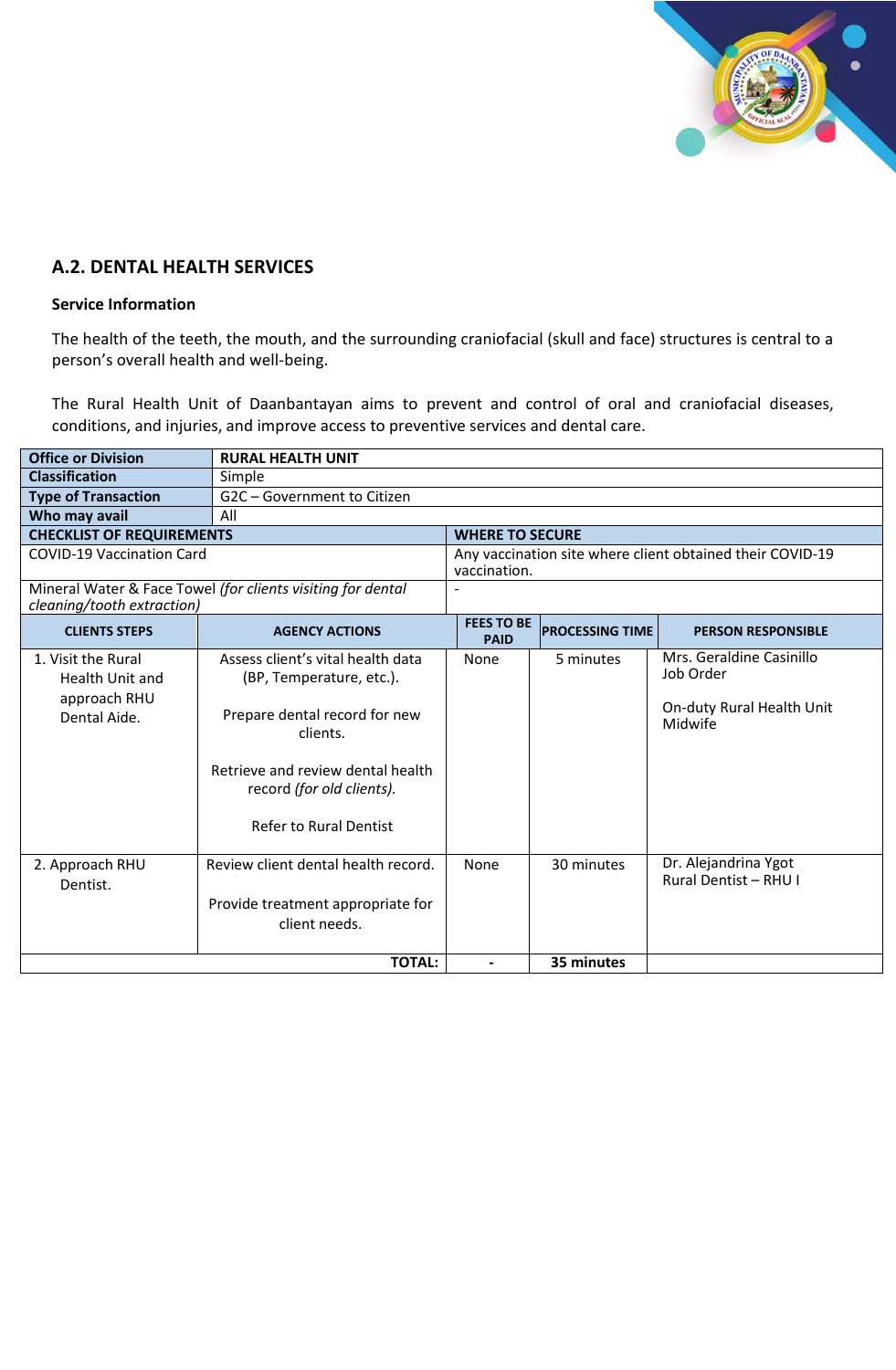

# **B. SPUTUM EXAMINATION**

#### **Service Information**

One of the leading causes of morbidity and mortality in the Philippines is Pulmonary Tuberculosis (PTB). It has been a disease of all ages, so many NGOs sponsors have helped the country to eliminate PTB but until now PTB is still one of the top disease injuring Filipinos. Our Municipality, with the help of our elected leaders has assisted the Department of Health in this endeavor on TB elimination by appropriating funds for provisions on anti TB drugs to augment the national supply.

This program caters to the so-called TB symptomatic, meaning, patients having a chronic cough of more than two (2) weeks or coughing out blood, afternoon low grade fever, body weakness, and sudden loss of weight for the last six (6) months.

| <b>Office or Division</b>                                                                                                                   | RURAL HEALTH UNIT/BARANGAY HEALTH STATION                                                                                                                                                                                                                                                                                                                                                                                                         |                                  |                                           |                                                                                                                                                                                                                                                   |
|---------------------------------------------------------------------------------------------------------------------------------------------|---------------------------------------------------------------------------------------------------------------------------------------------------------------------------------------------------------------------------------------------------------------------------------------------------------------------------------------------------------------------------------------------------------------------------------------------------|----------------------------------|-------------------------------------------|---------------------------------------------------------------------------------------------------------------------------------------------------------------------------------------------------------------------------------------------------|
| <b>Classification</b>                                                                                                                       | Complex                                                                                                                                                                                                                                                                                                                                                                                                                                           |                                  |                                           |                                                                                                                                                                                                                                                   |
| <b>Type of Transaction</b>                                                                                                                  | G2C - Government to Citizen                                                                                                                                                                                                                                                                                                                                                                                                                       |                                  |                                           |                                                                                                                                                                                                                                                   |
| Who may avail                                                                                                                               | <b>PTB Suspects</b>                                                                                                                                                                                                                                                                                                                                                                                                                               |                                  |                                           |                                                                                                                                                                                                                                                   |
| <b>CHECKLIST OF REQUIREMENTS</b>                                                                                                            |                                                                                                                                                                                                                                                                                                                                                                                                                                                   | <b>WHERE TO SECURE</b>           |                                           |                                                                                                                                                                                                                                                   |
| for DSSM/Follow-up TB clients)                                                                                                              | Accomplished NTP Referral Form (for all clients especially those                                                                                                                                                                                                                                                                                                                                                                                  |                                  | Rural Health Unit/Barangay Health Station |                                                                                                                                                                                                                                                   |
| below 60 years old)                                                                                                                         | Chest X-Ray with indication of possible PTB (for GeneXpert clients                                                                                                                                                                                                                                                                                                                                                                                |                                  | Any licensed diagnostic laboratory        |                                                                                                                                                                                                                                                   |
| <b>CLIENTS STEPS</b>                                                                                                                        | <b>AGENCY ACTIONS</b>                                                                                                                                                                                                                                                                                                                                                                                                                             | <b>FEES TO BE</b><br><b>PAID</b> | <b>PROCESSING TIME</b>                    | <b>PERSON RESPONSIBLE</b>                                                                                                                                                                                                                         |
| 1. Visit the nearest<br>Rural Health Unit or<br>Barangay Health<br>Station and<br>approach on-duty<br>RHU/BHS Staff.<br>2. Approach on-duty | Admit client for Outpatient<br>(OPD) Check-up.<br>Prepare family record for new<br>clients.<br>*Retrieve family record for old<br>clients.<br>Assess client's vital health data<br>(BP, Temperature, etc.).<br>Refer to on-duty Nurse/Midwife.<br>Assess and record pertinent                                                                                                                                                                     | None<br>None                     | 10 minutes<br>20 minutes                  | Mrs. Nancy N. Rodrigo<br>Job Order<br>On-duty Barangay Health<br>Worker (for Barangay<br><b>Health Stations)</b><br>On-duty Rural Health Unit<br>Midwife<br>On-duty Rural Health Unit                                                             |
| Nurse/Midwife.                                                                                                                              | client data.<br>Accomplish NTP referral form<br>and prepare sputum cups for TB<br>suspect (Prepare two sputum<br>cups for DSSM procedure; one<br>sputum cup for Genexpert (Xpert<br>MTB/Rif) procedure)<br>Provide instructions on proper<br>preparation and submission of<br>sputum specimen (Instruct client<br>not to fold or crumple NTP<br>referral form; place specimen<br>cups in a separate plastic bag).<br>Instruct client (or Barangay |                                  |                                           | Midwife<br>Mrs. Charissa M. Diamos,<br><b>RN</b><br>Public Health Nurse (PHN)<br>$-$ RHU I<br>Mrs. Flora C. Cuyos, RN<br>Public Health Nurse (PHN)<br>$-$ RHU II<br>Mrs. Queenie Marie<br>Berioso, RN<br>Public Health Nurse (PHN)<br>$-$ RHU III |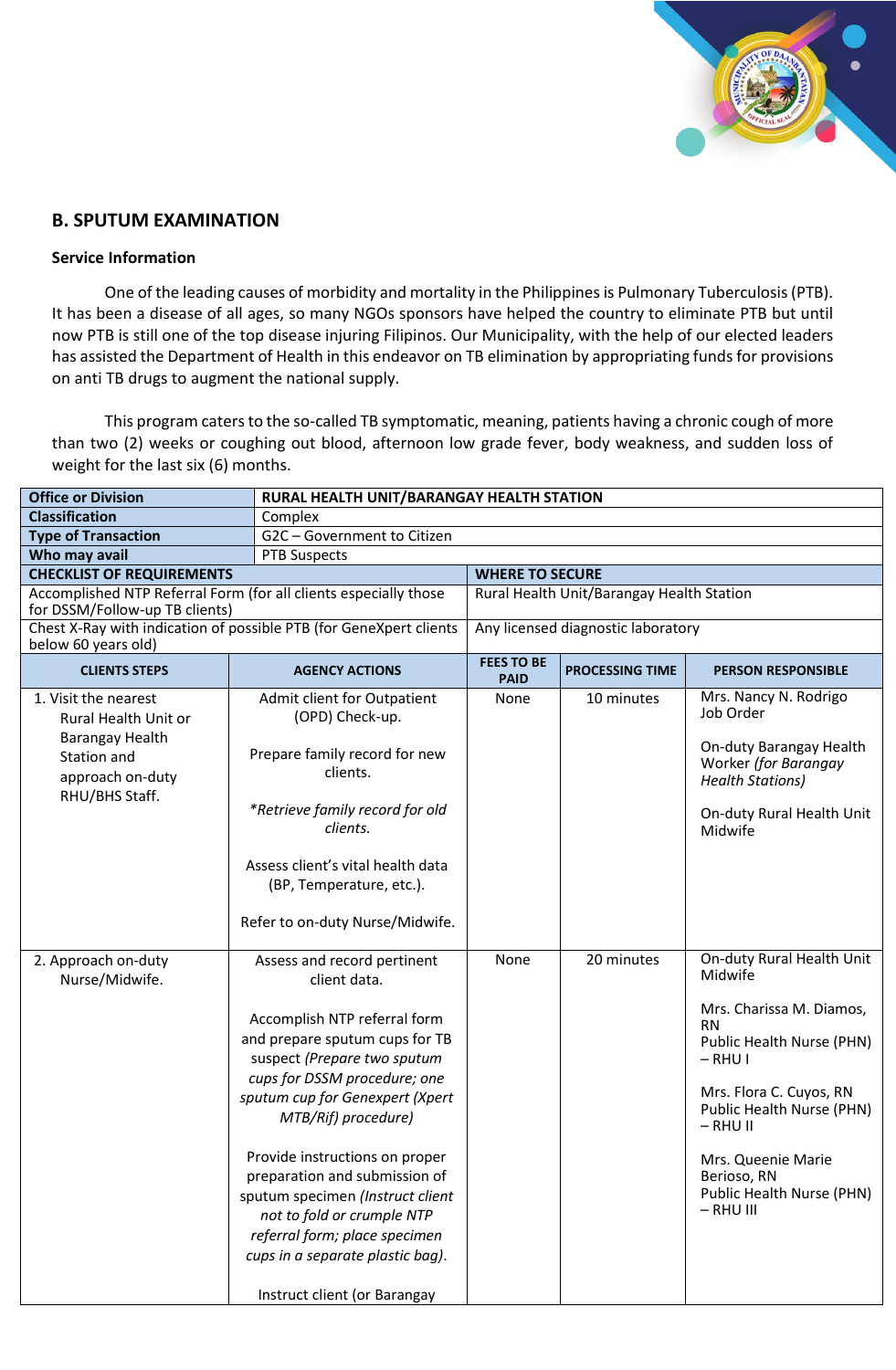

|                                                                                                            | Health Worker (BHW) or family<br>member for PWD/Senior Citizen<br>clients) to submit sputum<br>specimen together with<br>accomplished NTP referral form<br>to the nearest Rural Health Unit<br>(Instruct Genexpert clients to<br>submit sputum specimen with<br>NTP referral form on any of the<br>following days only: Monday,<br>Wednesday and Friday).                                      |      |                          |                                                                                                                                                                                                                                                                                |
|------------------------------------------------------------------------------------------------------------|------------------------------------------------------------------------------------------------------------------------------------------------------------------------------------------------------------------------------------------------------------------------------------------------------------------------------------------------------------------------------------------------|------|--------------------------|--------------------------------------------------------------------------------------------------------------------------------------------------------------------------------------------------------------------------------------------------------------------------------|
| 3. Submit sputum specimen<br>and accomplished NTP<br>referral form to the<br>nearest Rural Health<br>Unit. | Assess status of sputum<br>specimen and review NTP<br>referral form for completeness<br>of client details.<br>Record submission on RHU TB<br>logbook.                                                                                                                                                                                                                                          | None | 15 minutes               | Ms. Ma. Jonosela A. Rosell<br>Microscopist                                                                                                                                                                                                                                     |
| 4. May go home and wait for<br>RHU/BHS Staff Advice on<br>Sputum Exam Result                               | Advice client that result which<br>will be sent to the TB-Diagnostic<br>Facility in Bogo City may take 5-7<br>days to be released and that the<br>result shall be immediately<br>relayed to the patient through<br>the BHW or their provided<br>contact number.<br>*Should a client test positive for<br>TB, they will be called to the RHU<br>for the start of their TB<br>treatment regimen. | None | 7 days                   | Mrs. Charissa M. Diamos,<br><b>RN</b><br>Public Health Nurse (PHN)<br>$-$ RHU I<br>Mrs. Flora C. Cuyos, RN<br>Public Health Nurse (PHN)<br>$-$ RHU II<br>Mrs. Queenie Marie<br>Berioso, RN<br>Public Health Nurse (PHN)<br>$-$ RHU III<br>On-duty Rural Health Unit<br>Midwife |
|                                                                                                            | <b>TOTAL:</b>                                                                                                                                                                                                                                                                                                                                                                                  |      | 7 days and 45<br>minutes |                                                                                                                                                                                                                                                                                |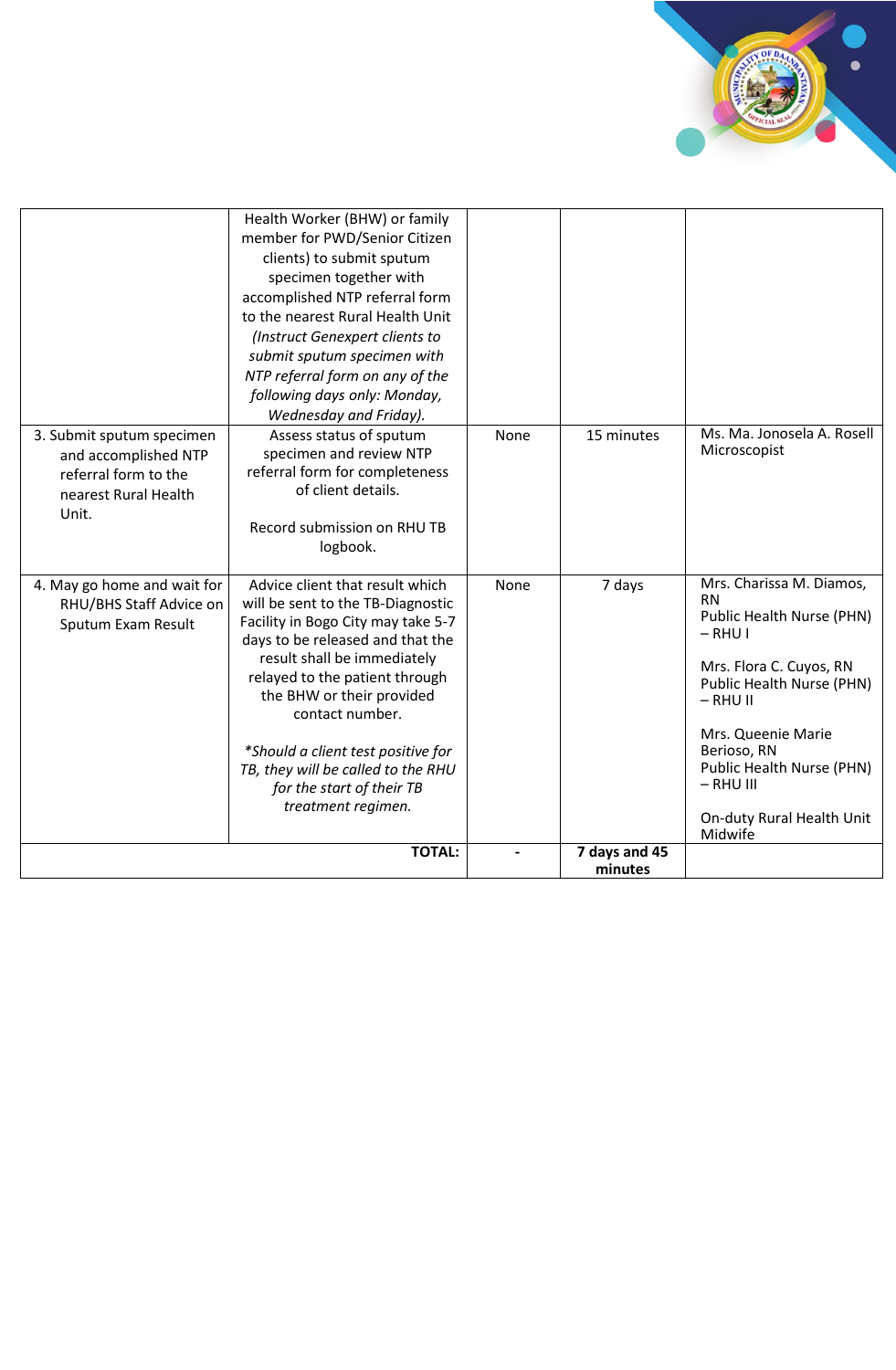

# **D. FAMILY PLANNING PROGRAM SERVICES**

## **Service Information**

In line with the Department of Health FOURmula One Plus strategy and Universal Health Care framework, the Rural Health Unit of the Municipality of Daanbantayan is committed to provide a responsive policy direction and ensure access of Filipinos to medically safe, legal, non-abortifacient, effective, and culturally acceptable modern family planning (FP) methods.

| <b>Office or Division</b>                                                                                                                                                                                                                 | RURAL HEALTH UNIT/BARANGAY HEALTH STATION                                                                                                                                                                                                     |                                  |                                           |                                                                                                                                                                                                                                                                              |
|-------------------------------------------------------------------------------------------------------------------------------------------------------------------------------------------------------------------------------------------|-----------------------------------------------------------------------------------------------------------------------------------------------------------------------------------------------------------------------------------------------|----------------------------------|-------------------------------------------|------------------------------------------------------------------------------------------------------------------------------------------------------------------------------------------------------------------------------------------------------------------------------|
| <b>Classification</b>                                                                                                                                                                                                                     | Simple                                                                                                                                                                                                                                        |                                  |                                           |                                                                                                                                                                                                                                                                              |
| <b>Type of Transaction</b>                                                                                                                                                                                                                | G2C - Government to Citizen                                                                                                                                                                                                                   |                                  |                                           |                                                                                                                                                                                                                                                                              |
| Who may avail                                                                                                                                                                                                                             | New Acceptors and Current Users of Family Planning Methods                                                                                                                                                                                    |                                  |                                           |                                                                                                                                                                                                                                                                              |
| <b>CHECKLIST OF REQUIREMENTS</b>                                                                                                                                                                                                          |                                                                                                                                                                                                                                               | <b>WHERE TO SECURE</b>           |                                           |                                                                                                                                                                                                                                                                              |
| <b>NONE</b> (for New Acceptors)                                                                                                                                                                                                           |                                                                                                                                                                                                                                               |                                  |                                           |                                                                                                                                                                                                                                                                              |
| Family Planning Record (for Current Users)                                                                                                                                                                                                |                                                                                                                                                                                                                                               |                                  | Rural Health Unit/Barangay Health Station |                                                                                                                                                                                                                                                                              |
| <b>CLIENTS STEPS</b>                                                                                                                                                                                                                      | <b>AGENCY ACTIONS</b>                                                                                                                                                                                                                         | <b>FEES TO BE</b><br><b>PAID</b> | <b>PROCESSING</b><br><b>TIME</b>          | <b>PERSON RESPONSIBLE</b>                                                                                                                                                                                                                                                    |
| 1. Visit the Rural Health Unit<br>(clients availing Implanon<br>must visit the RHU) or<br><b>Barangay Health Station</b><br>(clients must visit the BHS of<br>the barangays where they<br>reside) and approach on-<br>duty RHU/BHS Staff. | Assess client's vital<br>health data (BP,<br>Temperature, etc.).<br>Refer to on-duty Family<br>Planning Program-<br>trained Nurse/Midwife.                                                                                                    | None                             | 15 minutes                                | On-duty Barangay Health Worker<br>(for Barangay Health Stations)<br>On-duty Rural Health Unit<br>Midwife On-duty Rural Health<br>Unit Midwife                                                                                                                                |
| 2. Approach on-duty Family<br>Planning Program-trained<br>Nurse/Midwife.                                                                                                                                                                  | Prepare family planning<br>record for new clients.<br>Retrieve and review<br>family planning record<br>(for old clients).<br>Provide family planning<br>counselling.<br>Provide client with the<br>family planning method<br>of their choice. | None                             | 20 minutes                                | All Family Planning Program-<br>trained Rural Health Midwives<br>Mrs. Charissa M. Diamos, RN<br>Public Health Nurse (PHN) - RHU<br>Mrs. Flora C. Cuyos, RN<br>Public Health Nurse (PHN) - RHU<br>Ш<br>Mrs. Queenie Marie Berioso, RN<br>Public Health Nurse (PHN) - RHU<br>Ш |
|                                                                                                                                                                                                                                           | <b>TOTAL:</b>                                                                                                                                                                                                                                 | $\blacksquare$                   | 35 Minutes                                |                                                                                                                                                                                                                                                                              |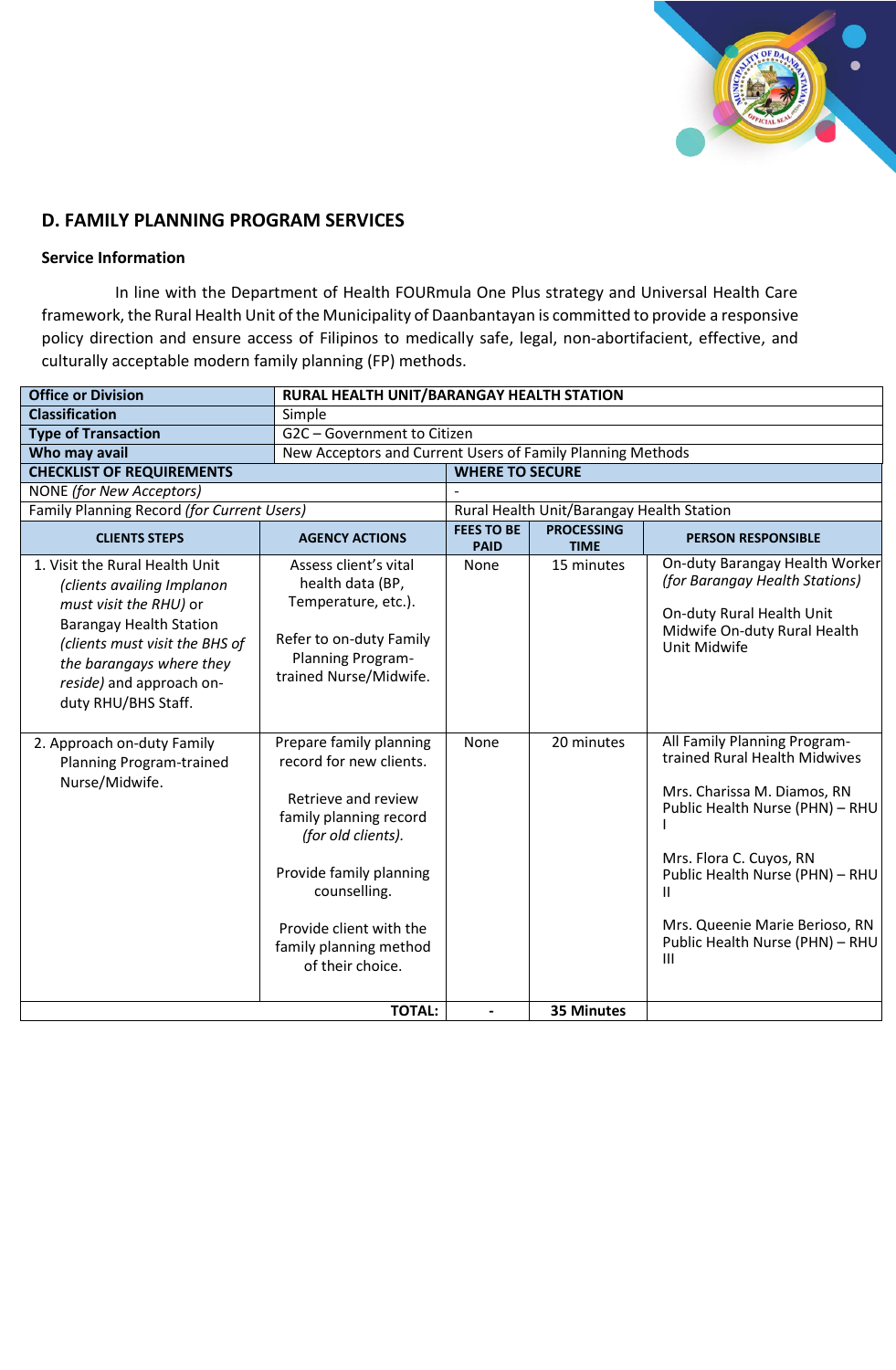

# **E. MENTAL HEALTH PROGRAM SERVICES**

## **Service Information**

The Rural Health Unit of Daanbantayan aims to promote over-all wellness of all Filipinos, prevent mental, psychosocial, and neurologic disorders, substance abuse and other forms of addiction, and reduce burden of disease by improving access to quality care and recovery in order to attain the highest possible level of health to participate fully in society.

| <b>Office or Division</b>                                                                                                                                                               | <b>RURAL HEALTH UNIT</b>                                                                                                                                                                                                                                                                                        |                                  |                                       |                                                                                                                                                                                                        |
|-----------------------------------------------------------------------------------------------------------------------------------------------------------------------------------------|-----------------------------------------------------------------------------------------------------------------------------------------------------------------------------------------------------------------------------------------------------------------------------------------------------------------|----------------------------------|---------------------------------------|--------------------------------------------------------------------------------------------------------------------------------------------------------------------------------------------------------|
| <b>Classification</b>                                                                                                                                                                   | Simple                                                                                                                                                                                                                                                                                                          |                                  |                                       |                                                                                                                                                                                                        |
| <b>Type of Transaction</b>                                                                                                                                                              | G2C - Government to Citizen                                                                                                                                                                                                                                                                                     |                                  |                                       |                                                                                                                                                                                                        |
| Who may avail                                                                                                                                                                           | All                                                                                                                                                                                                                                                                                                             |                                  |                                       |                                                                                                                                                                                                        |
| <b>CHECKLIST OF REQUIREMENTS</b>                                                                                                                                                        |                                                                                                                                                                                                                                                                                                                 |                                  | <b>WHERE TO SECURE</b>                |                                                                                                                                                                                                        |
| None                                                                                                                                                                                    |                                                                                                                                                                                                                                                                                                                 |                                  |                                       |                                                                                                                                                                                                        |
| <b>CLIENTS STEPS</b>                                                                                                                                                                    | <b>AGENCY ACTIONS</b>                                                                                                                                                                                                                                                                                           | <b>FEES TO BE</b><br><b>PAID</b> | <b>PROCESSING TIME</b>                | <b>PERSON RESPONSIBLE</b>                                                                                                                                                                              |
| 1. Family member or any<br>guardian/significant<br>other should accompany<br>client for mental health<br>consultation to the Rural<br>Health Unit and<br>approach on-duty RHU<br>Staff. | Assess client's vital health<br>data (BP, Temperature, etc.).<br>Refer to on-duty Mental<br>Health Program-trained<br>Nurse/Midwife                                                                                                                                                                             | None                             | 5 minutes                             | Mrs. Nancy N. Rodrigo<br>Job Order<br>All Mental Health Program-<br>trained Rural Health Midwives                                                                                                      |
| 2. Approach on-duty Mental<br>Health Program-trained<br>Nurse/Midwife.                                                                                                                  | Prepare mental health record<br>for new clients.<br>Retrieve and review mental<br>health record (for old clients).<br>Provide mental health<br>counselling.<br>Mental Health Program-<br>trained RHU Staff may refer<br>client to Mental Health<br>Program-trained Physician for<br>further medical management. | None                             | 20 minutes                            | All Mental Health Program-<br>trained Rural Health Midwives<br>Mrs. Charissa M. Diamos, RN<br>Public Health Nurse (PHN) -<br>RHU I<br>Mrs. Flora C. Cuyos, RN<br>Public Health Nurse (PHN) -<br>RHU II |
| 3. Approach Mental Health<br>Program-trained RHU<br>Physician.                                                                                                                          | Review client mental health<br>record.<br>Provide treatment<br>appropriate for client needs.<br>*Physician may refer to<br>psychiatric institution for<br>further medical management.                                                                                                                           | None                             | 15 minutes<br>(case-to-case<br>basis) | Dr. Merle M. Visda<br>Municipal Health Officer                                                                                                                                                         |
|                                                                                                                                                                                         | <b>TOTAL:</b>                                                                                                                                                                                                                                                                                                   |                                  | <b>40 Minutes</b>                     |                                                                                                                                                                                                        |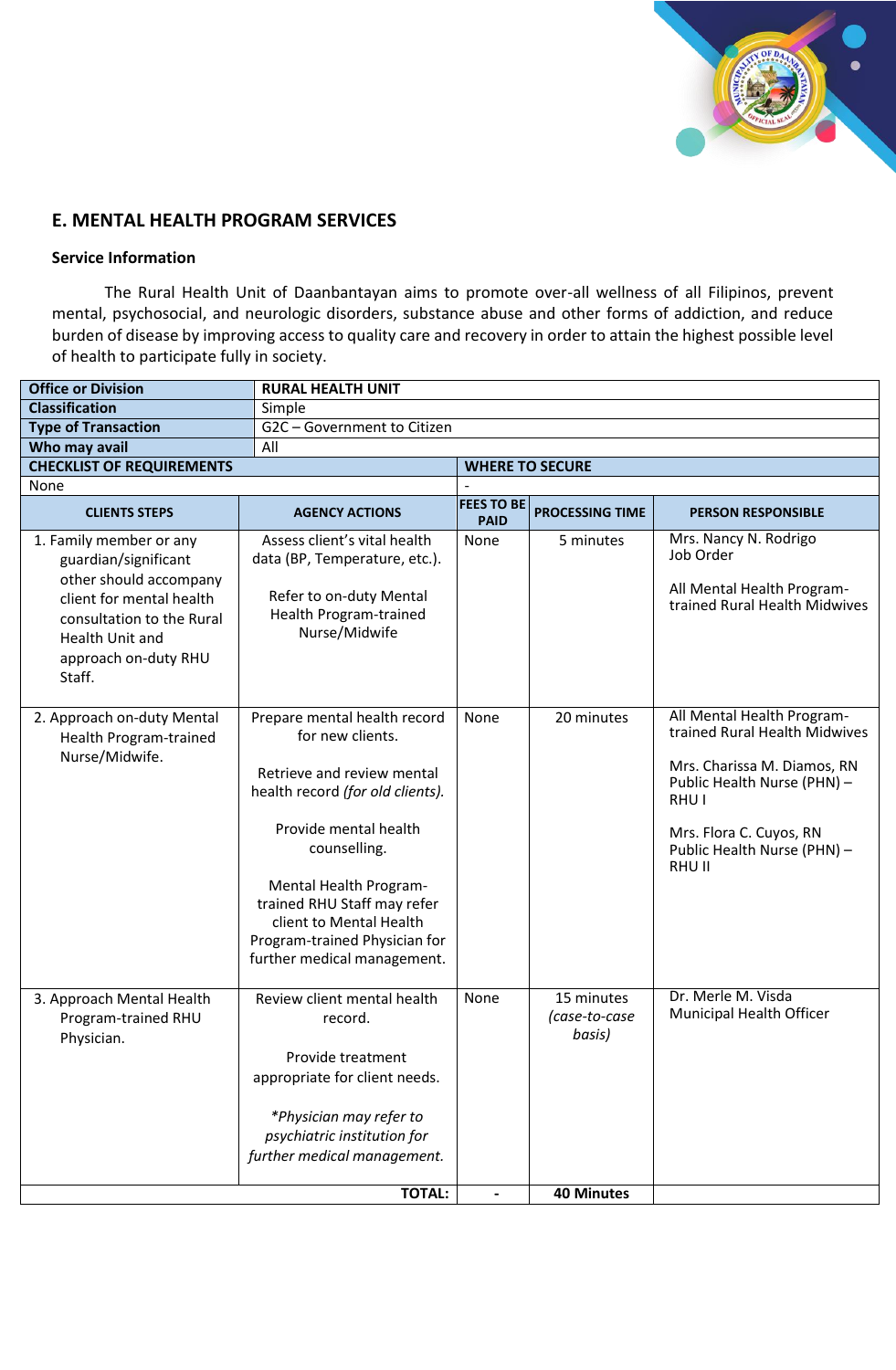

# **F. IMMUNIZATION SERVICES**

## **Service Information**

Immunization saves millions of lives every year and is widely recognized as one of the world's most successful and cost-effective health interventions. Immunization remains to be one of the most effective protection against diseases.

| <b>Office or Division</b>                                                                                                                                                                                              | <b>RURAL HEALTH UNIT</b>                                                                                                                                                                             |                                  |                                  |                                                             |
|------------------------------------------------------------------------------------------------------------------------------------------------------------------------------------------------------------------------|------------------------------------------------------------------------------------------------------------------------------------------------------------------------------------------------------|----------------------------------|----------------------------------|-------------------------------------------------------------|
| <b>Classification</b>                                                                                                                                                                                                  | Simple                                                                                                                                                                                               |                                  |                                  |                                                             |
| <b>Type of Transaction</b>                                                                                                                                                                                             | G2C - Government to Citizen                                                                                                                                                                          |                                  |                                  |                                                             |
| Who may avail                                                                                                                                                                                                          | All                                                                                                                                                                                                  |                                  |                                  |                                                             |
| <b>CHECKLIST OF REQUIREMENTS</b>                                                                                                                                                                                       |                                                                                                                                                                                                      | <b>WHERE TO SECURE</b>           |                                  |                                                             |
| Mother's Book/Record (for pregnant clients)                                                                                                                                                                            |                                                                                                                                                                                                      | institution.                     |                                  | Rural Health Unit/Barangay Health Station or other medical  |
| Children's Book/Record (for Routine Immunization)                                                                                                                                                                      |                                                                                                                                                                                                      | institution.                     |                                  | Rural Health Unit/Barangay Health Station or other medical  |
| Parent's Consent and Duly Accomplished Immunization Forms (for<br>other vaccination programs such as School-Based Immunizations,<br>Community-Based Immunizations and COVID-19 Vaccinations for<br>Children)           |                                                                                                                                                                                                      | institution.                     |                                  | Rural Health Unit/Barangay Health Station or other medical  |
| Physician's Order (for Anti-Tetanus Immunizations)                                                                                                                                                                     |                                                                                                                                                                                                      | institution.                     |                                  | Rural Health Unit/Barangay Health Station or other medical  |
| Vaccination Card (for clients with old vaccination records on COVID-<br>19 vaccination, Flu vaccination, etc.)                                                                                                         |                                                                                                                                                                                                      | their vaccinations.              |                                  | Any medical facility/vaccination site where client obtained |
| <b>CLIENTS STEPS</b>                                                                                                                                                                                                   | <b>AGENCY ACTIONS</b>                                                                                                                                                                                | <b>FEES TO BE</b><br><b>PAID</b> | <b>PROCESSING</b><br><b>TIME</b> | <b>PERSON RESPONSIBLE</b>                                   |
| 1a. For Routine Immunization<br>(EPI) and Maternal<br><b>Immunization:</b> Visit the Rural                                                                                                                             | Assess and record client's<br>vital health data.                                                                                                                                                     | None                             | 5 minutes                        | All Barangay Health Worker<br>(BHW) on-duty                 |
| Health Unit and approach on-<br>duty RHU Staff.                                                                                                                                                                        | Refer to on-duty<br>Nurse/Midwife.                                                                                                                                                                   |                                  |                                  | All RHU Nurse/Midwife on-<br>duty                           |
| 2a. For Routine Immunization (EPI)<br>and Maternal Immunization:<br>Approach on-duty<br>Nurse/Midwife and submit<br>Mother's Book/Record or<br>Children's Book/Record                                                  | Review client vaccination<br>record (Mother's<br>Book/Children's Book).<br>Provide health education<br>based on vaccination service<br>availed.<br>Administer vaccine<br>necessary for client needs. | None                             | 15 minutes                       | All RHU Nurse/Midwife on-<br>duty                           |
| 3a. For Routine Immunization (EPI)<br>and Maternal Immunization:<br>Client may go home.                                                                                                                                | Provide client with<br>appropriate health<br>instructions for follow-up<br>and further discharge.                                                                                                    | None                             | 5 minutes                        | All RHU Nurse/Midwife on-<br>duty.                          |
| 1b. For other vaccinations (COVID<br>Vaccination, Flu vaccine,<br><b>Pneumococcal for the Elderly,</b><br>School-/Community-based<br>Immunization): Visit the Rural<br>Health Unit and approach on-<br>duty RHU Staff. | Assess and record client's<br>vital health data.<br>Refer to on-duty Nurse.                                                                                                                          | None                             | 5 minutes                        | All RHU Midwife on-duty.                                    |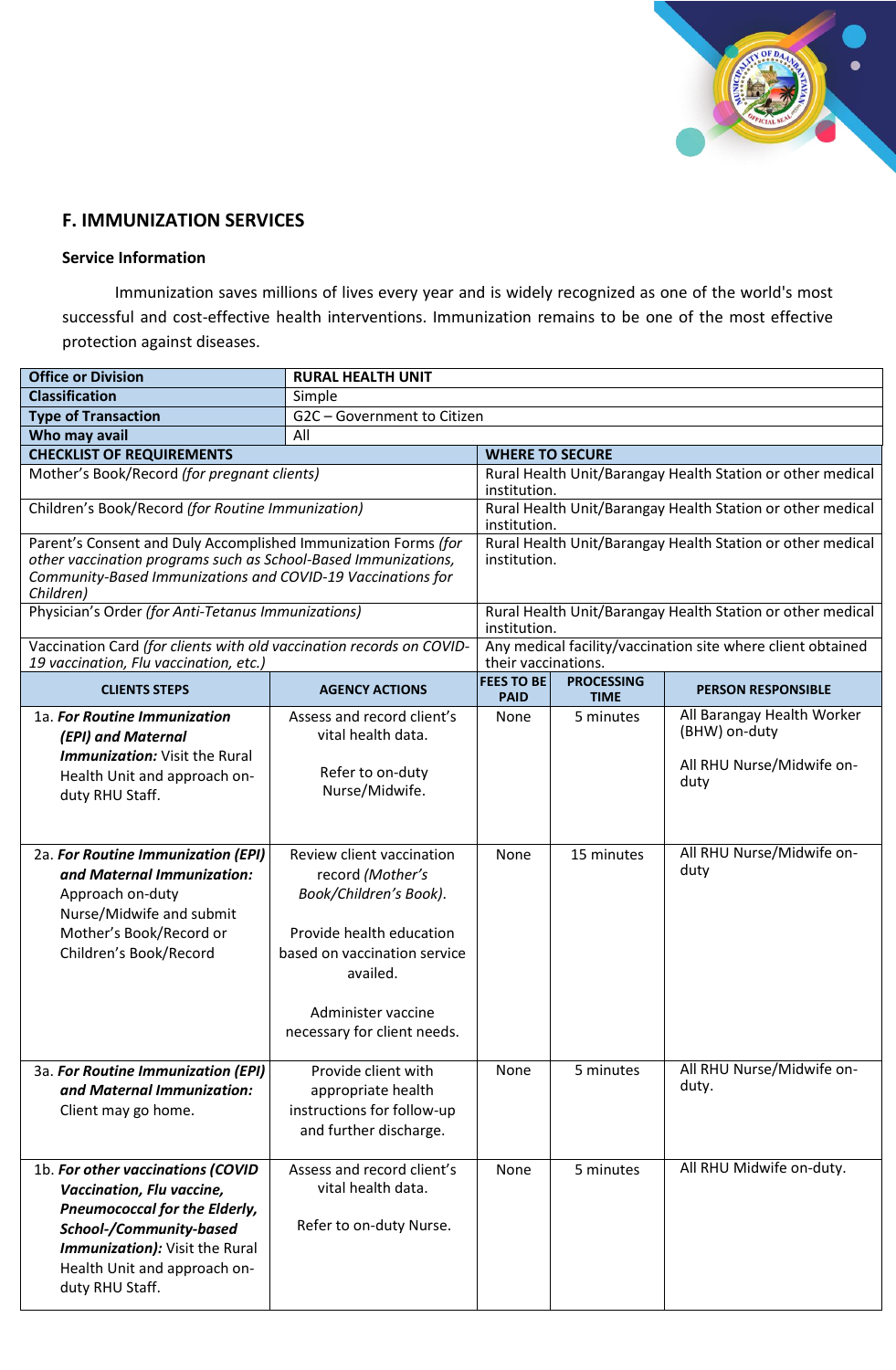

| 2b. For other vaccinations (COVID<br>Vaccination, Flu vaccine,<br><b>Pneumococcal for the Elderly,</b><br>School-/Community-based<br>Immunization): Visit the Rural<br>Health Unit and approach on-<br>duty RHU Staff. | Review client health record.<br>Provide health education<br>based on vaccination service<br>availed.<br>Administer vaccine<br>necessary for client needs. | None | 10 minutes                                           | All RHU Nurse/Midwife on-<br>duty.<br>Dr. Merle M. Visda<br>Municipal Health Officer |
|------------------------------------------------------------------------------------------------------------------------------------------------------------------------------------------------------------------------|-----------------------------------------------------------------------------------------------------------------------------------------------------------|------|------------------------------------------------------|--------------------------------------------------------------------------------------|
| 3b. For other vaccinations (COVID                                                                                                                                                                                      | Advice client to stay at                                                                                                                                  | None | 30 minutes                                           | All RHU Nurse/Midwife on-<br>duty.                                                   |
| Vaccination, Flu vaccine,<br><b>Pneumococcal for the Elderly,</b><br>School-/Community-based                                                                                                                           | monitoring area for 30<br>minutes.                                                                                                                        |      |                                                      |                                                                                      |
| Immunization): Client may go<br>home.                                                                                                                                                                                  | Provide client with<br>appropriate health<br>instructions for follow-up<br>and further discharge.                                                         |      |                                                      |                                                                                      |
|                                                                                                                                                                                                                        | <b>TOTAL:</b>                                                                                                                                             |      | $(1a-1c)$ 25<br>minutes /<br>$(2a-2c)$ 45<br>minutes |                                                                                      |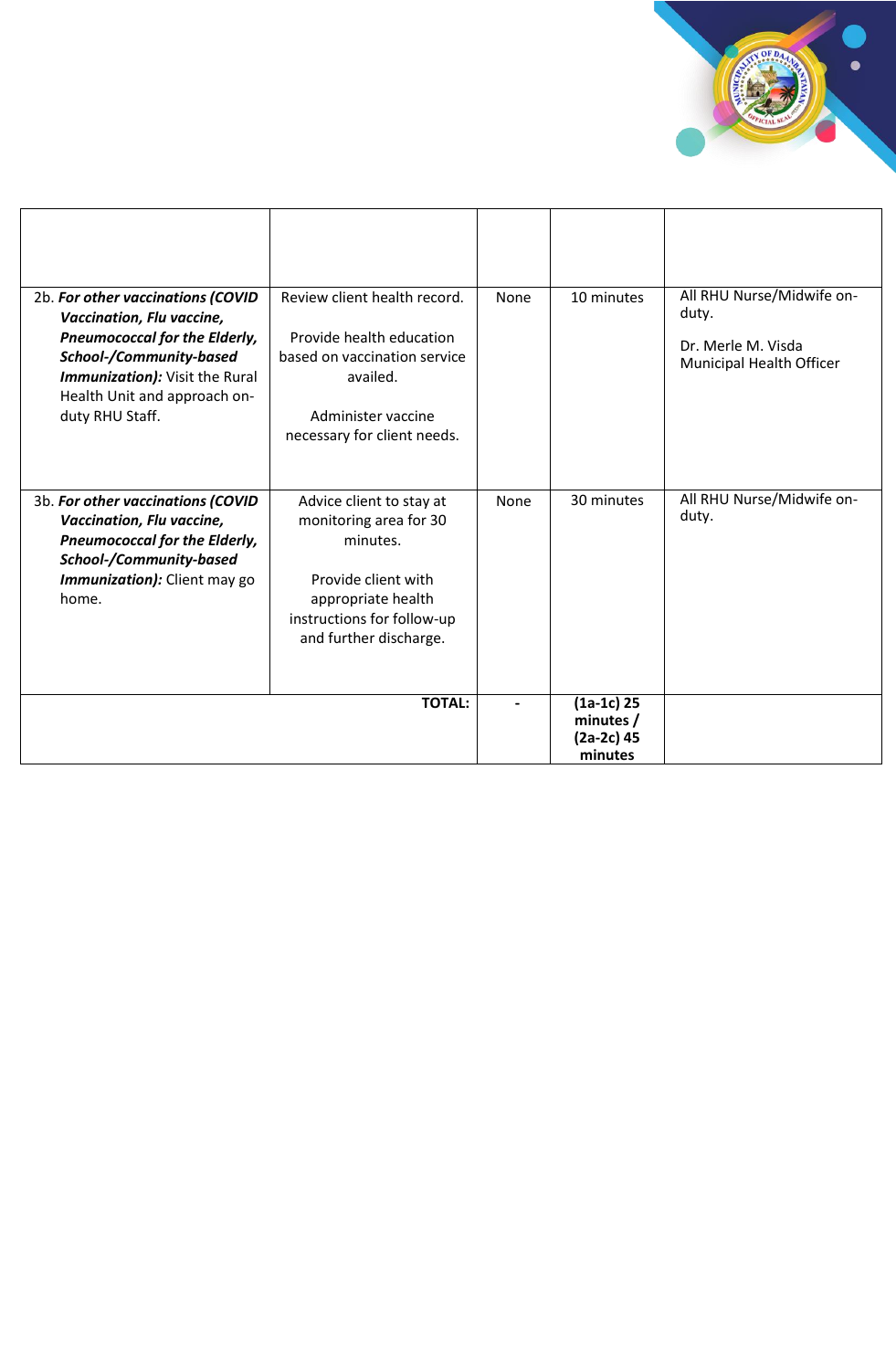

# **G. LABORATORY AND RADIOSCOPIC SERVICES**

#### **Service Information**

This service caters to our constituents who would like to avail of the services paying minimum amount for the maintenance and financial assistance of the laboratory in aid of the capitation fund. Laboratory examination such as complete blood count (CBC), urinalysis, fecalysis, and sputum examination are available for free for all constituents.

| <b>Office or Division</b>                                                | <b>RURAL HEALTH UNIT</b>                                                                                                                                                                                                                                                                                                                                               |                                  |                                                 |                                                                                                                       |
|--------------------------------------------------------------------------|------------------------------------------------------------------------------------------------------------------------------------------------------------------------------------------------------------------------------------------------------------------------------------------------------------------------------------------------------------------------|----------------------------------|-------------------------------------------------|-----------------------------------------------------------------------------------------------------------------------|
| <b>Classification</b>                                                    | Simple                                                                                                                                                                                                                                                                                                                                                                 |                                  |                                                 |                                                                                                                       |
| <b>Type of Transaction</b>                                               | G2C/G2B                                                                                                                                                                                                                                                                                                                                                                |                                  |                                                 |                                                                                                                       |
| Who may avail                                                            | All                                                                                                                                                                                                                                                                                                                                                                    |                                  |                                                 |                                                                                                                       |
| <b>CHECKLIST OF REQUIREMENTS</b>                                         |                                                                                                                                                                                                                                                                                                                                                                        | <b>WHERE TO SECURE</b>           |                                                 |                                                                                                                       |
| Physician's Request                                                      |                                                                                                                                                                                                                                                                                                                                                                        |                                  | Rural Health Unit or other medical institution. |                                                                                                                       |
| <b>CLIENTS STEPS</b>                                                     | <b>AGENCY ACTIONS</b>                                                                                                                                                                                                                                                                                                                                                  | <b>FEES TO BE</b><br><b>PAID</b> | <b>PROCESSING TIME</b>                          | <b>PERSON RESPONSIBLE</b>                                                                                             |
| 1. Visit the Rural Health<br>Unit and approach<br>on-duty RHU Staff.     | Prepare client health record.<br>Ensure that there is a laboratory<br>request signed by a physician<br>requiring the client to undergo<br>routine laboratory procedures<br>such as Complete Blood Count<br>(CBC), Urinalysis, HB Sag, Blood<br>Typing, Clinical Chemistry, or X-<br>Ray.<br>Refer to Rural Medical<br><b>Technologist or Radiology</b><br>Technologist | None                             | 5 minutes                                       | Mrs. Nancy N. Rodrigo<br>Job Order<br>All RHU Nurse/Midwife on-duty                                                   |
| 2. Approach RHU Medical<br>Technologist or<br>Radiology<br>Technologist. | Review physician's laboratory<br>request.<br>Provide instructions prior to<br>laboratory or radioscopic<br>procedure.<br>Conduct laboratory or<br>radioscopic test to client as per<br>physician's request.<br>Submit laboratory or radioscopic<br>findings to physician for<br>interpretation.                                                                        | None                             | 1 hour                                          | Mrs. Ma. Elizabeth R. Ngojo, RMT<br>Medical Technologist I<br>Mrs. Karen T. Garciano, RRT<br>Radiology Technologist I |
| 3. Wait for<br>laboratory/radioscopic<br>result.                         | Physician reviews<br>laboratory/radioscopic findings<br>(partner Radiologist (Dr. Romel<br>Caminade) reviews radioscopic<br>findings).<br>Forward interpretation to<br><b>Medical Technologist/Radiology</b><br>Technologist.                                                                                                                                          | None                             | 15 minutes                                      | Dr. Merle M. Visda<br>Municipal Health Officer                                                                        |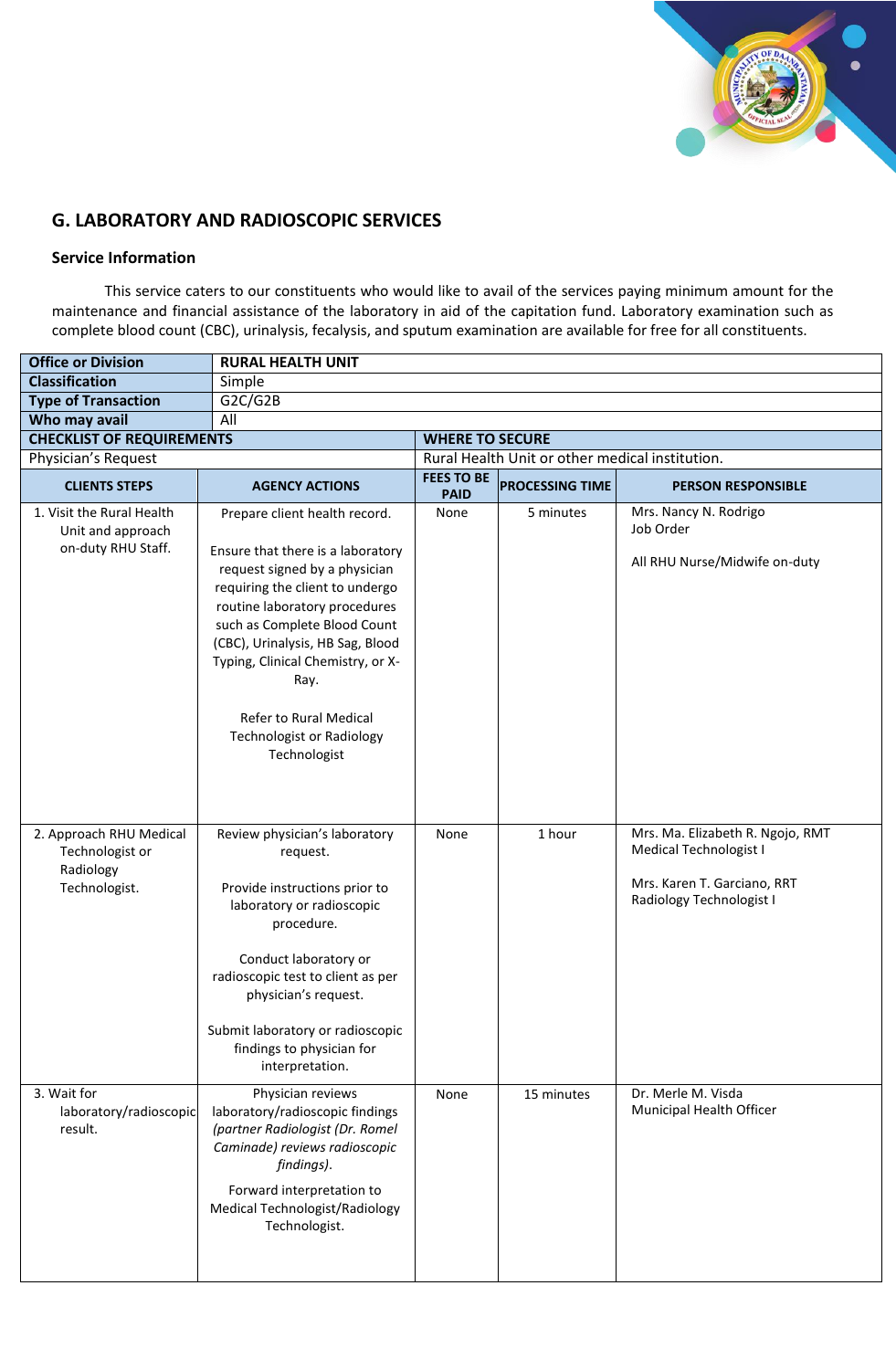

| 4. Receive<br>laboratory/radioscopic<br>result. | Provide client physician findings<br>of their laboratory/radioscopic<br>test | None | 5 minutes                | Mrs. Ma. Elizabeth R. Ngojo, RMT<br><b>Medical Technologist I</b><br>Mrs. Karen T. Garciano, RRT<br>Radiology Technologist I |
|-------------------------------------------------|------------------------------------------------------------------------------|------|--------------------------|------------------------------------------------------------------------------------------------------------------------------|
|                                                 | <b>TOTAL:</b>                                                                |      | 1 hour and 25<br>minutes |                                                                                                                              |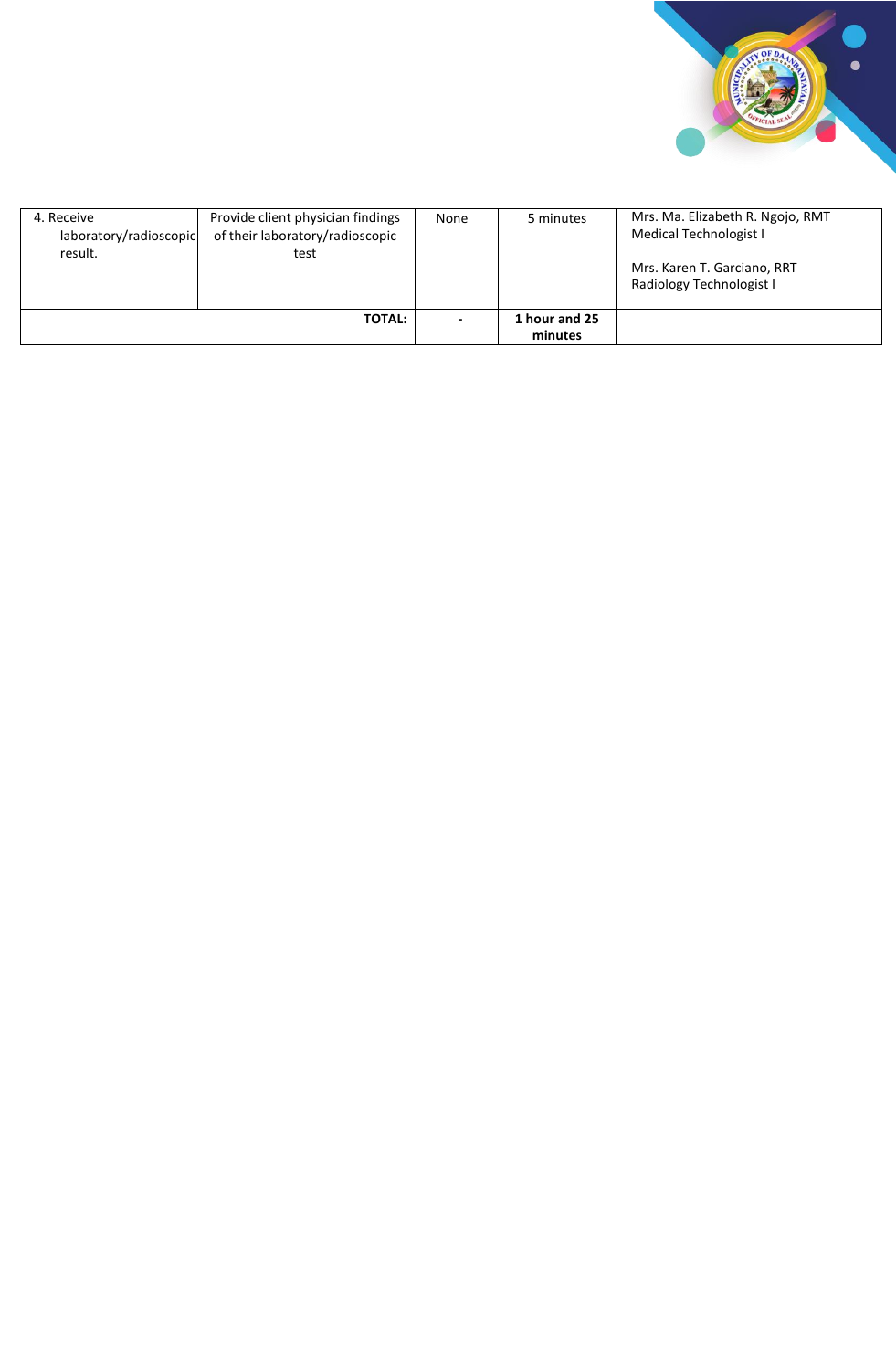

# **H. ISSUANCE OF MUNICIPAL HEALTH CARD/MEDICAL CERTIFICATE/MEDICO-LEGAL CERTIFICATE/DEATH CERTIFICATE**

#### **Service Information**

Medical certifications show that you're qualified to perform the specified duties required for a particular position. It can also be important because it can be a way for you to enter the healthcare industry if you're still a student or you're looking to transfer from another industry.

| <b>Office or Division</b>                          | <b>RURAL HEALTH UNIT</b> |                                             |  |  |
|----------------------------------------------------|--------------------------|---------------------------------------------|--|--|
| <b>Classification</b>                              | Simple                   |                                             |  |  |
| <b>Type of Transaction</b>                         | G2C/G2B                  |                                             |  |  |
| Who may avail                                      | All                      |                                             |  |  |
| <b>CHECKLIST OF REQUIREMENTS</b>                   |                          | <b>WHERE TO SECURE</b>                      |  |  |
| For Municipal Health Card:                         |                          |                                             |  |  |
| a. Food Handlers                                   |                          |                                             |  |  |
| - Chest X-Ray                                      |                          | - Any licensed diagnostic laboratory        |  |  |
| - Drug Test                                        |                          |                                             |  |  |
| - Laboratory Results for the following tests:      |                          |                                             |  |  |
| - Complete Blood Count (CBC)                       |                          |                                             |  |  |
| - Urinalysis<br>- Stool Exam                       |                          |                                             |  |  |
| - Official Receipt for Medical Certificate         |                          |                                             |  |  |
| issued by the Office of the Municipal              |                          | - Office of the Municipal Treasurer         |  |  |
| Treasurer                                          |                          |                                             |  |  |
|                                                    |                          |                                             |  |  |
| b. Non-Food Handlers                               |                          |                                             |  |  |
| - Chest X-Ray                                      |                          | - Any licensed diagnostic laboratory        |  |  |
| - Drug Test                                        |                          |                                             |  |  |
| - Laboratory Results for the following tests:      |                          |                                             |  |  |
| - Complete Blood Count (CBC)                       |                          |                                             |  |  |
| - Urinalysis                                       |                          |                                             |  |  |
| - Official Receipt for Medical Certificate         |                          | - Office of the Municipal Treasurer         |  |  |
| issued by the Office of the Municipal<br>Treasurer |                          |                                             |  |  |
|                                                    |                          |                                             |  |  |
| For Medical Certificate:                           |                          |                                             |  |  |
| - Those with medical record in the RHU or          |                          | - Rural Health Unit/Barangay Health Station |  |  |
| BHS:                                               |                          |                                             |  |  |
| - Client's health record only.                     |                          |                                             |  |  |
|                                                    |                          |                                             |  |  |
| - Those without medical record in the              |                          |                                             |  |  |
| RHU/BHS:                                           |                          |                                             |  |  |
| - Official Receipt for Medical Certificate         |                          | - Office of the Municipal Treasurer         |  |  |
| issued by the Office of the Municipal<br>Treasurer |                          |                                             |  |  |
|                                                    |                          |                                             |  |  |
| - For travel purposes:                             |                          |                                             |  |  |
| - Barangay Certification                           |                          | - Barangay Hall                             |  |  |
|                                                    |                          |                                             |  |  |
| - For school purposes:                             |                          |                                             |  |  |
| - Chest X-Ray                                      |                          | - Any licensed diagnostic laboratory        |  |  |
| - Drug Test                                        |                          |                                             |  |  |
| For Medico-Legal Certificate:                      |                          |                                             |  |  |
| - No requirements                                  |                          | $\overline{\phantom{a}}$                    |  |  |
|                                                    |                          |                                             |  |  |
| For Death Certificate:                             |                          |                                             |  |  |
| - Official Receipt for Burial Permit               |                          | - Office of the Municipal Treasurer         |  |  |
| issued by the Office of the Municipal              |                          |                                             |  |  |
| Treasurer                                          |                          |                                             |  |  |
|                                                    |                          |                                             |  |  |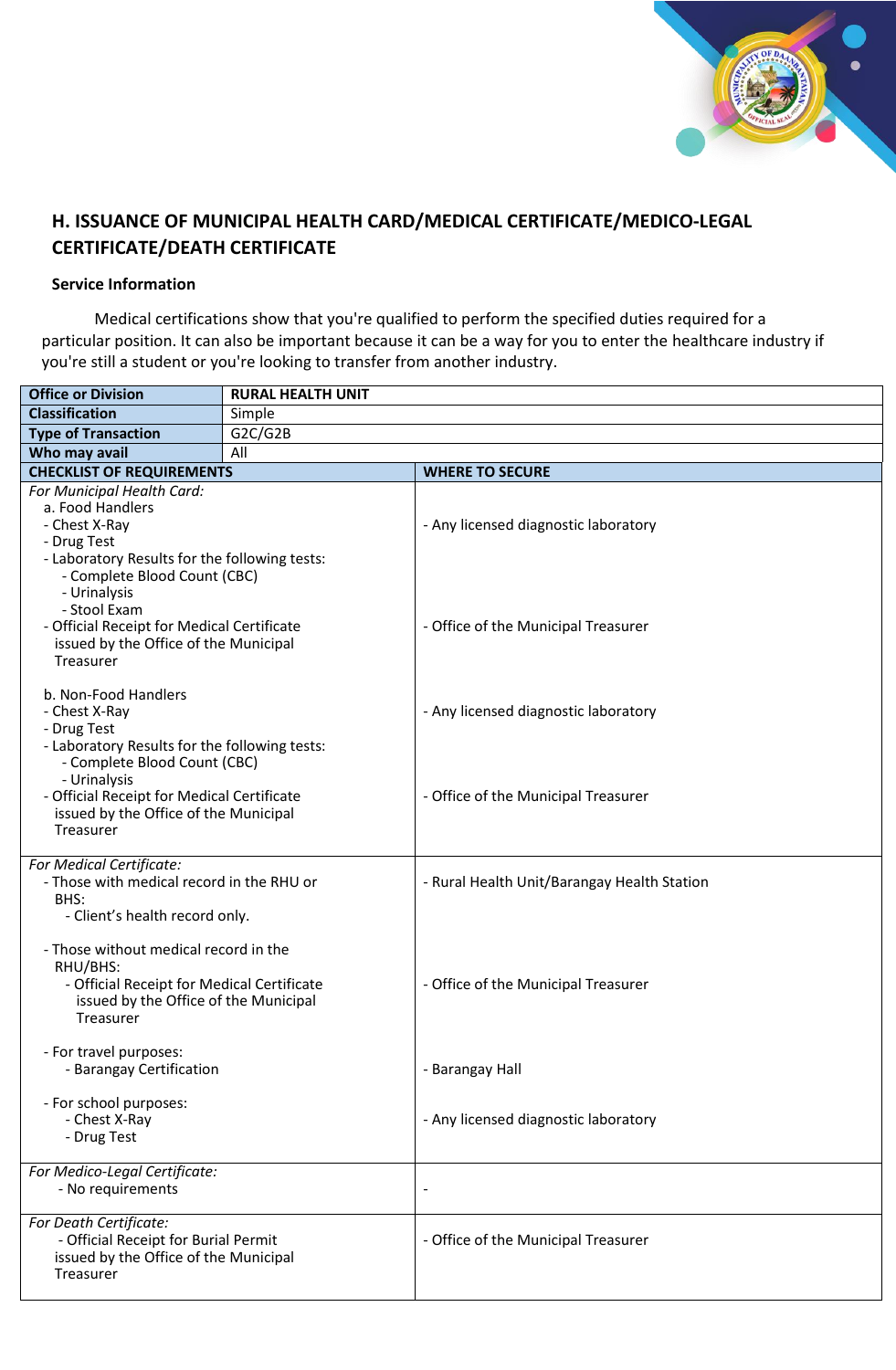

| <b>CLIENTS STEPS</b>                                                                                                                                                                                                                       | <b>AGENCY ACTIONS</b>                                                                                                                                         | <b>FEES TO BE PAID</b>                                                                                                                                 | <b>PROCESSING TIME</b> | <b>PERSON RESPONSIBLE</b>                                                                                                                               |
|--------------------------------------------------------------------------------------------------------------------------------------------------------------------------------------------------------------------------------------------|---------------------------------------------------------------------------------------------------------------------------------------------------------------|--------------------------------------------------------------------------------------------------------------------------------------------------------|------------------------|---------------------------------------------------------------------------------------------------------------------------------------------------------|
| 1. Visit the Office of the<br><b>Municipal Treasurer</b><br>and pay certificate<br>fee (burial permit<br>fee for death<br>certificate).                                                                                                    | Acknowledge payment and<br>issue Official Receipt to<br>client                                                                                                | For Students: Php<br>80.00<br><b>For Medical</b><br>Certificates: Php<br>105.00<br>For Medico-Legal:<br>Php 130.00<br>For Burial Permit:<br>Php 100.00 | 5 minutes              | Any MTO staff                                                                                                                                           |
| 2. Visit the Rural Health<br>Unit and approach<br>on-duty RHU Staff and<br>submit Official<br>Receipt issued by the<br>Office of the<br><b>Municipal Treasurer</b><br>for the issuance of<br>Medical/Medico-<br>Legal/Death<br>Certificate | Record pertinent data.<br>Review submitted<br>requirements.<br>Have certificate signed by<br>the Municipal Health<br>Officer.<br>Issue requested certificate. | None                                                                                                                                                   | 15 minutes             | Mrs. Angeles P. Rosell<br>Job Order<br>Ms. Juliet D. Dignos<br>Job Order<br>On-duty RHU Nurse/Midwife<br>Dr. Merle M. Visda<br>Municipal Health Officer |
| <b>TOTAL:</b>                                                                                                                                                                                                                              |                                                                                                                                                               | For Students: Php<br>80.00<br><b>For Medical</b><br>Certificates: Php<br>105.00<br>For Medico-Legal:<br>Php 130.00<br>For Burial Permit:<br>Php 100.00 | 20 minutes             |                                                                                                                                                         |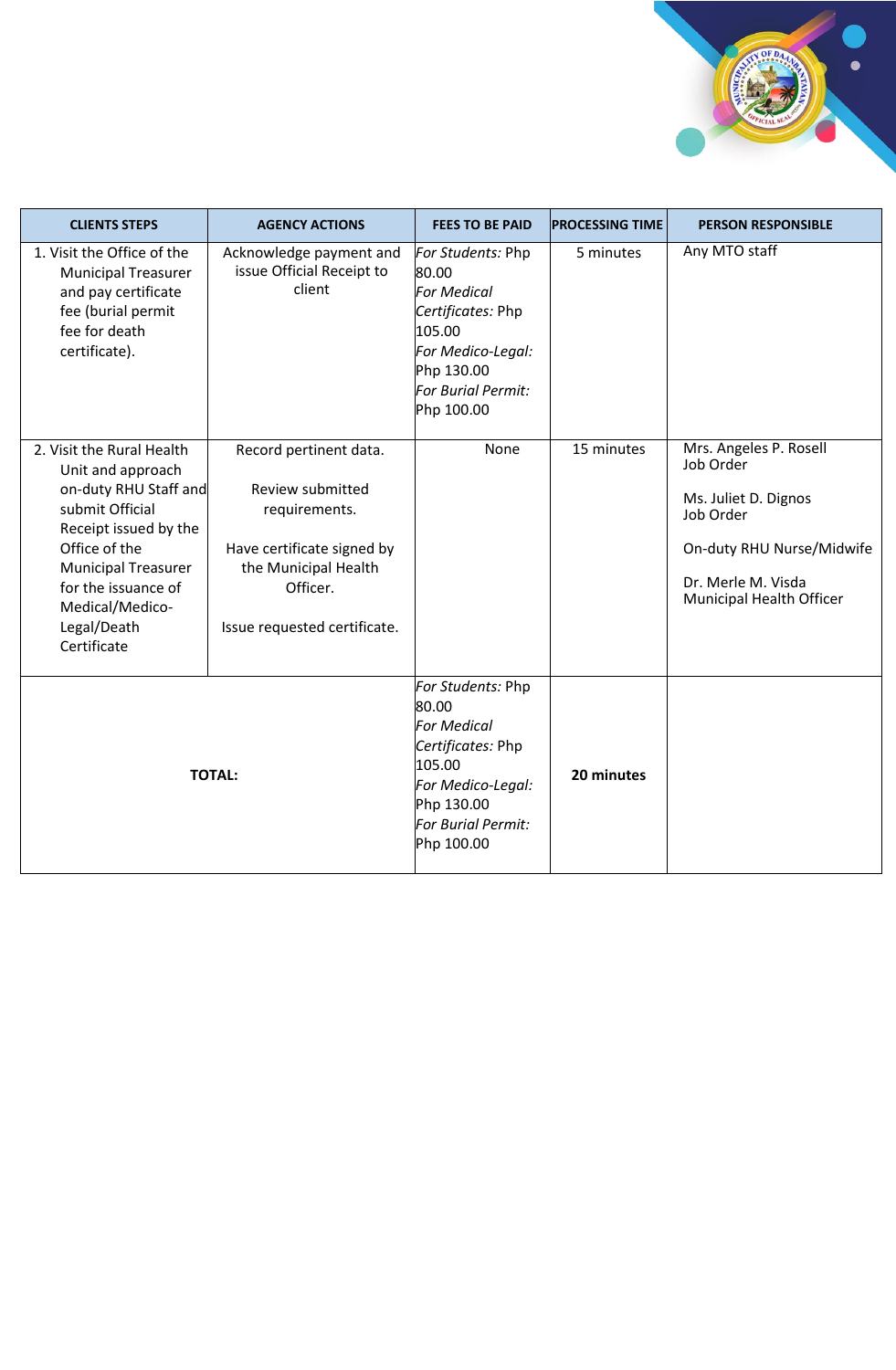

# **I. ISSUANCE OF SANITARY PERMITS**

#### **Service Information**

In accordance to the implementing rules and regulations of Chapter III Food Establishment of the Code of Sanitation of the Philippines (P.D. 856) No person shall be allowed to engaged in any food related establishment without securing sanitary permit and all other individuals involved in food preparation and handling are required to secure health certificate.

In line with this, the Rural Health Unit of Daanbantayan aims to provide an easier way of issuing sanitary permits to business establishments in the Municipality all the while strictly adhering to existing laws that preserve environmental health.

| <b>Office or Division</b>                                                                                                                                                                                                                                                                                                                                                                                                    | <b>RURAL HEALTH UNIT</b>                                           |                                                                                                                                                                                                                                                                                                                                   |                        |                                                                                                                                                          |  |
|------------------------------------------------------------------------------------------------------------------------------------------------------------------------------------------------------------------------------------------------------------------------------------------------------------------------------------------------------------------------------------------------------------------------------|--------------------------------------------------------------------|-----------------------------------------------------------------------------------------------------------------------------------------------------------------------------------------------------------------------------------------------------------------------------------------------------------------------------------|------------------------|----------------------------------------------------------------------------------------------------------------------------------------------------------|--|
| <b>Classification</b>                                                                                                                                                                                                                                                                                                                                                                                                        | Simple                                                             |                                                                                                                                                                                                                                                                                                                                   |                        |                                                                                                                                                          |  |
| <b>Type of Transaction</b>                                                                                                                                                                                                                                                                                                                                                                                                   | G2B/G2G                                                            |                                                                                                                                                                                                                                                                                                                                   |                        |                                                                                                                                                          |  |
| Who may avail                                                                                                                                                                                                                                                                                                                                                                                                                | Business Owners/Establishments wanting to secure a sanitary permit |                                                                                                                                                                                                                                                                                                                                   |                        |                                                                                                                                                          |  |
| <b>CHECKLIST OF REQUIREMENTS</b>                                                                                                                                                                                                                                                                                                                                                                                             |                                                                    | <b>WHERE TO SECURE</b>                                                                                                                                                                                                                                                                                                            |                        |                                                                                                                                                          |  |
| For Water Refilling Stations:<br>- DOH Operational Permit<br>- Water Sampling Result (Physical and<br>Bacteriological)<br>- Municipal Health Cards of the Staff<br>- Official Receipt for Sanitary Permit<br>- Barangay Clearance                                                                                                                                                                                            |                                                                    | - DOH-Central Visayas Center for Health Development<br>- DOH-Central Visayas Center for Health Development<br>- Rural Health Unit<br>- Office of the Municipal Treasurer<br>- Barangay hall where the business establishment is located                                                                                           |                        |                                                                                                                                                          |  |
| For Food Establishments:<br>- Inspection Report from Rural Sanitary<br>Inspector<br>- Municipal Health Cards of the Food<br>Handlers<br>- Official Receipt for Sanitary Permit<br>- Barangay Clearance                                                                                                                                                                                                                       |                                                                    | - Rural Health Unit<br>- Rural Health Unit<br>- Office of the Municipal Treasurer<br>- Barangay hall where the business establishment is located                                                                                                                                                                                  |                        |                                                                                                                                                          |  |
| For Industrial Establishments:<br>- Certificate of Non-<br>Coverage/Environmental Compliance<br>Certificate<br>- Zoning Clearance<br>- Inspection Report from Rural Sanitary<br>Inspector<br>- Official Receipt for Sanitary Permit<br>- Barangay Clearance<br>For Business Establishments:<br>- Duly accomplished forms provided by the<br>Mayor's Office<br>- Official Receipt for Sanitary Permit<br>- Barangay Clearance |                                                                    | - DENR Region VII<br>- DENR Region VII<br>- DENR Region VII<br>- Rural Health Unit<br>- Office of the Municipal Treasurer<br>- Barangay hall where the business establishment is located<br>- Office of the Municipal Mayor<br>- Office of the Municipal Treasurer<br>- Barangay hall where the business establishment is located |                        |                                                                                                                                                          |  |
| <b>CLIENTS STEPS</b>                                                                                                                                                                                                                                                                                                                                                                                                         | <b>AGENCY ACTIONS</b>                                              | <b>FEES TO BE</b><br><b>PAID</b>                                                                                                                                                                                                                                                                                                  | <b>PROCESSING TIME</b> | <b>PERSON RESPONSIBLE</b>                                                                                                                                |  |
| 1a. Visit the Rural Health<br>Unit and approach on-<br>duty Rural Sanitary<br>Inspector.<br>1b. Submit all required<br>documents to on-duty<br><b>Rural Sanitary</b>                                                                                                                                                                                                                                                         | Record pertinent data.<br>Assess all submitted<br>documents for    | None                                                                                                                                                                                                                                                                                                                              | 15 minutes             | Mrs. Nancy A. Rich<br>(LGU-Hired) Rural Sanitary<br>Inspector<br>Mr. Bryan P. Bote<br>(Province-Hired) Rural Sanitary<br>Inspector<br>Dr. Merle M. Visda |  |